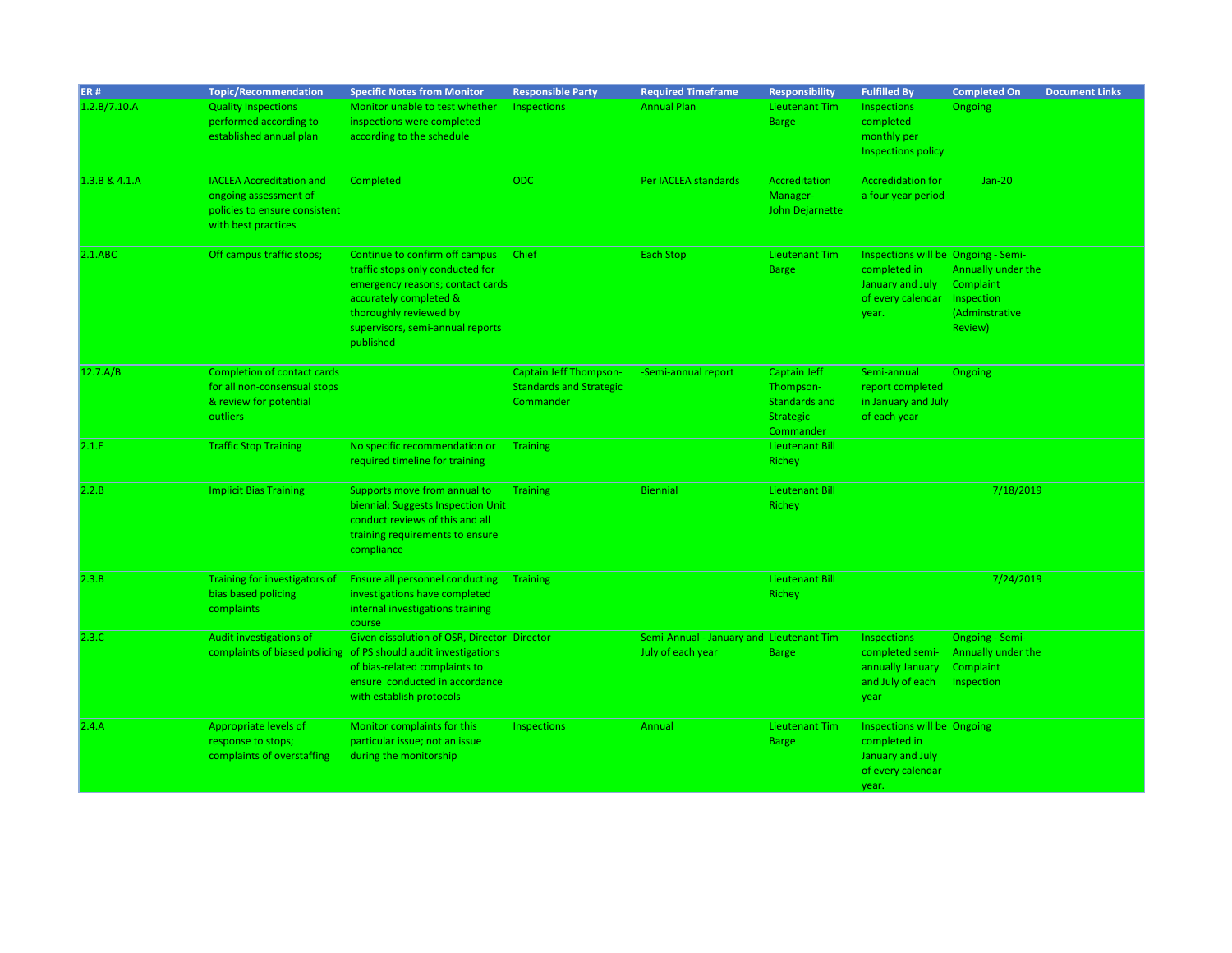| 3.5.A/12.10.A<br>3.6.A/B | Collection, storage and<br>retrieval of data regarding<br>uses of force<br>Timely review of UOF                                                           | Ensure Access database regularly Chief<br>updated and analyzed as needed;<br>database should include incident<br>related information (UOF reports)<br>and investigation tracking<br>Continued oversight of UOF      | Inspections        | Semi-Annual -January and Lieutenant Tim<br>July of each year | <b>Barge</b><br><b>Lieutenant Bill</b> | Inspections will be Ongoing<br>completed in<br>January and July<br>of every calendar<br>year.<br><b>Lieutenant Robert</b>                | 7/24/2019                                                                   |
|--------------------------|-----------------------------------------------------------------------------------------------------------------------------------------------------------|---------------------------------------------------------------------------------------------------------------------------------------------------------------------------------------------------------------------|--------------------|--------------------------------------------------------------|----------------------------------------|------------------------------------------------------------------------------------------------------------------------------------------|-----------------------------------------------------------------------------|
|                          | investigators                                                                                                                                             | incidents; Training for all UOF investigations to ensure protocols<br>followed and investigators<br>properly trained                                                                                                |                    |                                                              | Richey                                 | Gutierrez                                                                                                                                |                                                                             |
| 3.6.F&G                  | oversight by CCC                                                                                                                                          | UOF Review Board & external In event of UOF eligible for review Chief<br>by UFRB ensure compliance with<br>required procedures; ensure<br>continued external civilian review<br>of all UOF by CCC                   |                    | <b>Quarterly meetings</b>                                    |                                        |                                                                                                                                          | <b>Quarterly meetings</b><br>with the<br>Community<br>Compliance<br>Counsel |
| 3.7.A                    | Annual training on use of<br>force policy                                                                                                                 | <b>Suggests Director or Inspection</b><br>Unit conduct reviews of this and<br>all training requirements to<br>ensure compliance                                                                                     | <b>Inspections</b> | Annual                                                       | <b>Lieutenant Bill</b><br>Richey       | <b>Lieutenant Robert</b><br>Gutierrez                                                                                                    | 8/23/2019                                                                   |
| 3.8.A                    | <b>Training twice annually</b><br>includes live fire exercises<br>and Reality Based Training.<br><b>Emphasis on de-escalation</b><br>and sanctity of life | <b>Suggests Director or Inspection</b><br>Unit conduct reviews of this and<br>all training requirements to<br>ensure compliance                                                                                     | <b>Training</b>    | <b>Biannual</b>                                              | <b>Lieutenant Bill</b><br>Richey       | <b>Lieutenant Robert</b><br>Gutierrez                                                                                                    | 8/23/2019                                                                   |
| 3.8.B/9.4.A              | CIT Training part of both<br>basic recruit and in-service<br>training                                                                                     | In-service refresher training every Training<br>2 years; new recruits full CIT<br>training                                                                                                                          |                    | <b>Biennial</b>                                              | Lieutenant Bill<br>Richey              | <b>Lieutenant Robert</b><br>Gutierrez                                                                                                    | 7/22/2019                                                                   |
| 4.1.B&E                  | Policy and procedure review<br>committee and particular<br>oversight of critical policies                                                                 | Continued use of appropriate<br><b>UCPD &amp; University resources in</b><br>policy development & review;<br>Director-level review of critical<br>policies identified in Written<br><b>Directive Systems policy</b> | ODC                | Annual                                                       | Lieutenant Bill<br>Richey              | <b>Review and</b><br>approval<br>completed<br>through<br>PowerDMS for<br>every critical<br>policy                                        | On-Going                                                                    |
| 4.1.D                    | Appropriate resources for<br><b>ODC</b>                                                                                                                   | <b>Ensure ODC has resources and</b><br>support necessary to meet the<br>requirements of his position                                                                                                                | <b>Director</b>    | Annual                                                       | ODC John<br><b>Dejarnette</b>          | <b>Yearly evaluation</b> Ongoing<br>will be completed<br>on Form Five and<br>submitted to the<br>Standards and<br>Strategic<br>Commander |                                                                             |
| 4.3.A                    | Pedestrian Stops, Field<br>Interviews, and Pat-Down<br>Searches policy                                                                                    | Test implementation of policy for Inspections<br>compliance                                                                                                                                                         |                    | Annual                                                       | <b>Command Staff</b>                   | Monthly reviews<br>of contact cards                                                                                                      | Ongoing                                                                     |
| 4.8.A                    | <b>Plain Clothes/Surveillance</b><br>policy                                                                                                               | Test implementation of policy for Inspections<br>compliance                                                                                                                                                         |                    |                                                              | Lt. Tim Barge                          | Policy updated                                                                                                                           | $May-18$                                                                    |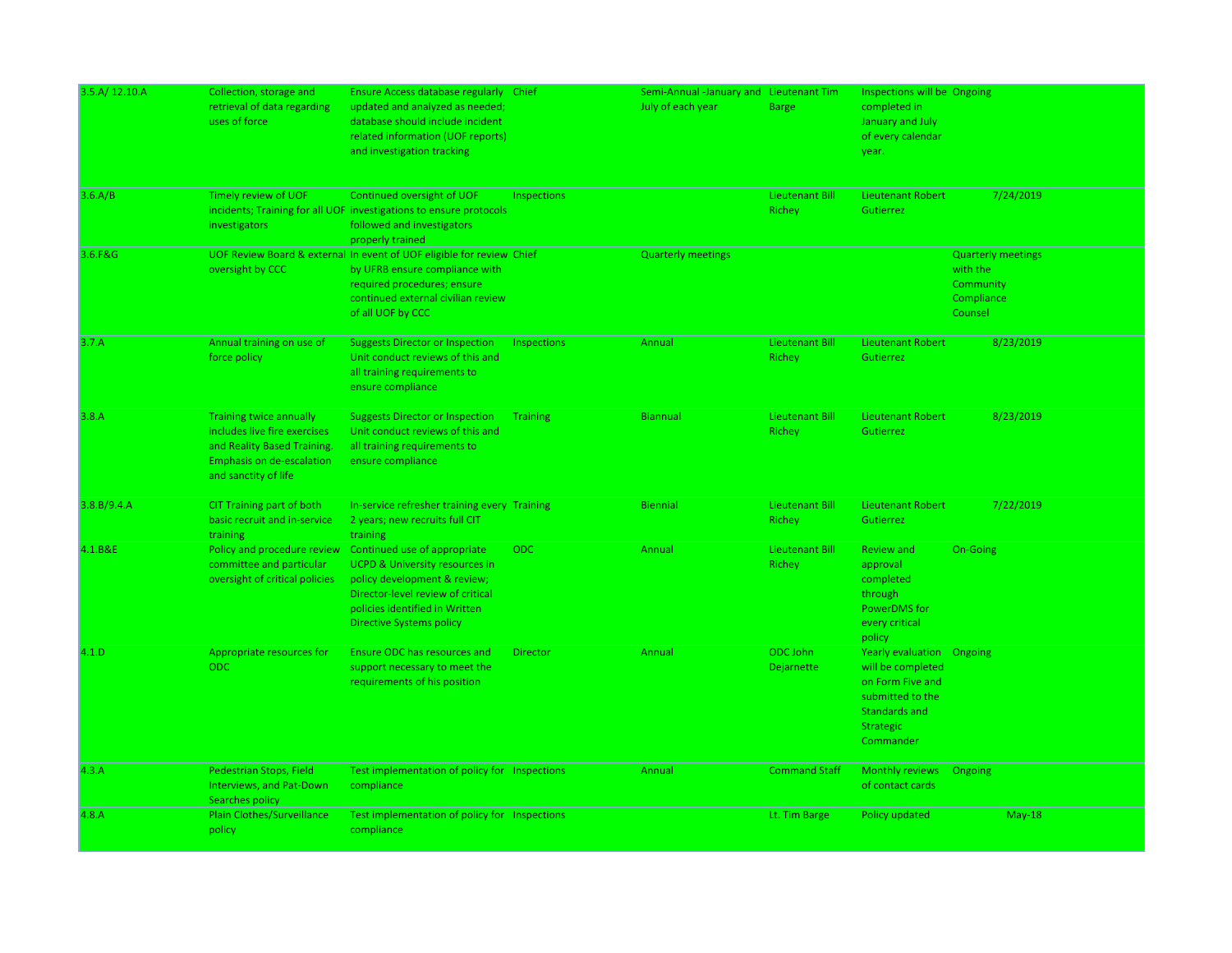| 4.9.A   |                                                                            | Confidential Informant policy Test implementation of policy for Inspections<br>compliance                                                                                             |                                  |                               |                                                | Use of confidential Complete<br>informants is<br>prohibited by<br>policy except for<br>extradinary<br>circumstances. To<br>date, the UCPD<br>has not used any<br>confidential<br>informants. |                                             |
|---------|----------------------------------------------------------------------------|---------------------------------------------------------------------------------------------------------------------------------------------------------------------------------------|----------------------------------|-------------------------------|------------------------------------------------|----------------------------------------------------------------------------------------------------------------------------------------------------------------------------------------------|---------------------------------------------|
| 4.11.A  | policy                                                                     | Active Shooter/Active Threat Ensure annual training on this<br>topic occurs                                                                                                           | <b>Training</b>                  | Annual                        | <b>Lieutenant Bill</b><br>Richey               | <b>Lieutenant Robert</b><br>Gutierrez                                                                                                                                                        | 8/23/2019                                   |
| 4.13.A  | <b>Clery Act/Timely Warning</b><br>policy                                  | Test implementation of policy for Clery Coordinator<br>compliance with reporting<br>requirements and specific crimes<br>listed in the Clery Act as well as<br>website updates on same |                                  | <b>Annual Security Report</b> | <b>Clery Coordinator</b><br><b>Nikki Smith</b> |                                                                                                                                                                                              | Completed on<br>October 1st of<br>each year |
| 5.1.A   | <b>Recruitment and Selection</b><br>Policy                                 | Test implementation of policy for Business Affairs Director<br>compliance when hiring cycle is<br>active                                                                              |                                  | When recruiting/hiring        | <b>Lieutenant Bill</b><br>Richey               | <b>Lieutenant Robert</b><br>Gutierrez                                                                                                                                                        | 7/30/2019                                   |
| 5.6.E&F | High school, cadet, & intern<br>programs                                   | Continued review of recruitment<br>among local high schools &<br>college students, to increase<br>diversity of applicant pool                                                         | Chief                            | When recruiting               | <b>Lieutenant Bill</b><br>Richey               | <b>Lieutenant Robert</b><br>Gutierrez                                                                                                                                                        | 7/30/2019                                   |
| 5.7.A   | <b>Annual evaluation of hiring</b><br>process                              | Ensure data collected at every<br>step, test, and exclusion point of<br>hiring process and written<br>evaluation of process completed                                                 | <b>Business Affairs Director</b> | When recruiting/hiring        | <b>Lieutenant Bill</b><br>Richey               | <b>Lieutenant Robert</b><br>Gutierrez                                                                                                                                                        | 7/30/2019                                   |
| 5.8.B   | Hiring policy and process<br>should require diverse slate<br>of candidates | <b>Ensure suitability assessments</b><br>consistent with UCPD VSMV &<br>help to create a diverse applicant<br>pool during hiring process                                              | <b>Business Affairs Director</b> | When recruiting/hiring        | <b>Lieutenant Bill</b><br>Richey               | <b>Lieutenant Robert</b><br>Gutierrez                                                                                                                                                        | 7/30/2019                                   |
| 5.10.A  | <b>Promotion policy</b>                                                    | Ensure compliance with policy for Lieutenant Bill Richey<br>any promotions & ensure<br>policy/process reviewed annually<br>by Chief                                                   |                                  | Annually                      | <b>Lieutenant Tim</b><br><b>Barge</b>          | Inspection will be Ongoing<br>completed in<br>December of<br>every calendar<br>year.                                                                                                         |                                             |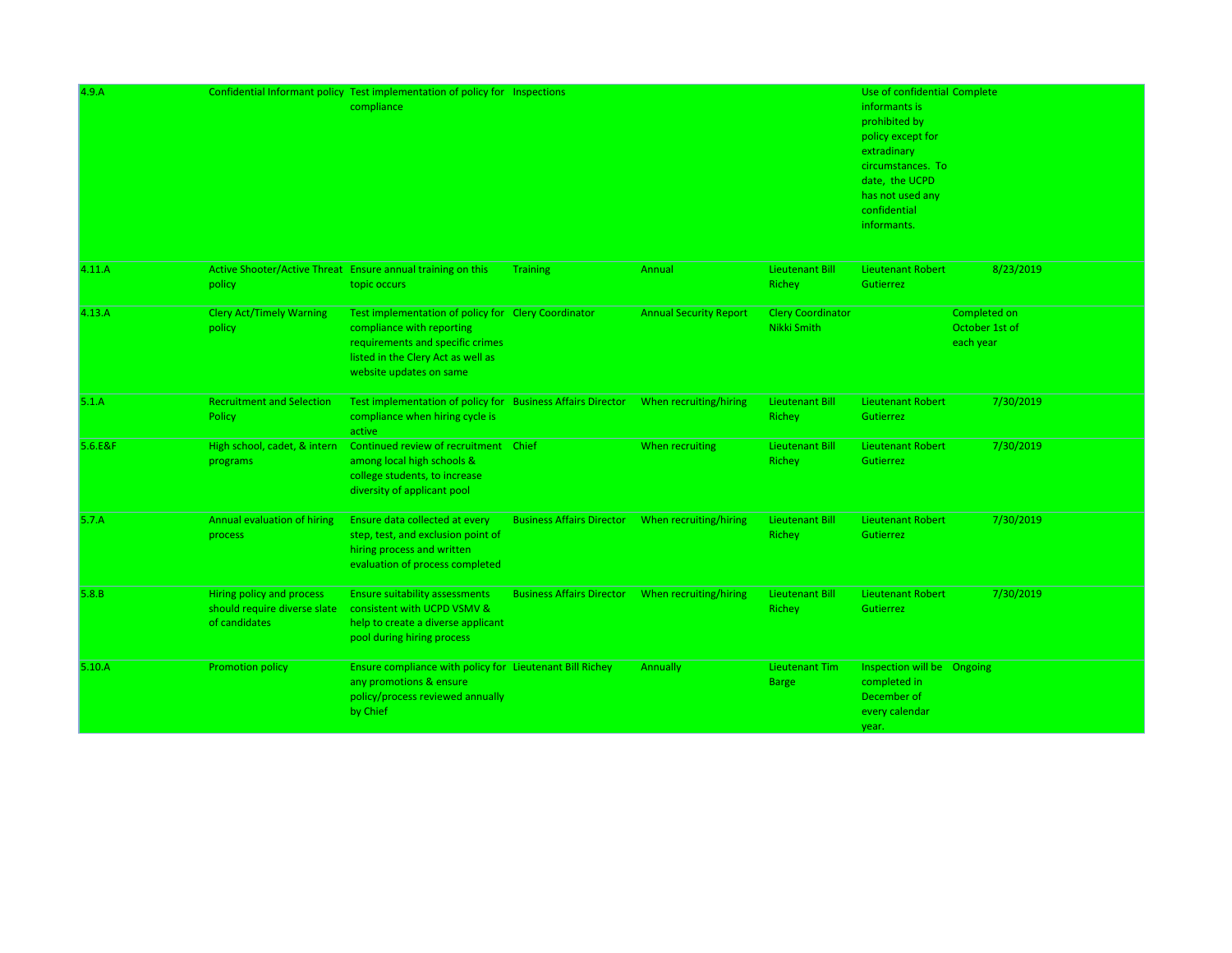| 6.1.A / 6.16.D | <b>Training and Professional</b><br><b>Development policy</b>                                         | <b>Ensure process for development</b> Training<br>and approval of all UCPD courses<br>followed in practice (internally<br>developed lesson plans and<br>courses); ensure documentation<br>of review/approval for ALL<br>courses to confirm are consistent<br>with UCPD mission and<br>philosophy (including outside<br>courses) |                 |          | Lieutenant Bill<br>Richey        | Lieutenant Robert Ongoing<br>Gutierrez                                            |                                      |
|----------------|-------------------------------------------------------------------------------------------------------|---------------------------------------------------------------------------------------------------------------------------------------------------------------------------------------------------------------------------------------------------------------------------------------------------------------------------------|-----------------|----------|----------------------------------|-----------------------------------------------------------------------------------|--------------------------------------|
| 6.1.B          |                                                                                                       | Oversight of outside training Ensure oversight process for<br>ensuring outside training is<br>consistent with VSMV is followed<br>in practice                                                                                                                                                                                   | <b>Training</b> |          | Lieutenant Bill<br>Richey        | Lieutenant Robert Ongoing<br>Gutierrez                                            |                                      |
| 6.1.C/6.16.B   | instructors                                                                                           | Evaluation of all courses and Ensure both course content and Training<br>instructors are evaluated by<br>students as well as Training<br>Section personnel                                                                                                                                                                      |                 |          | <b>Lieutenant Bill</b><br>Richey | Lieutenant Robert Ongoing<br>Gutierrez                                            |                                      |
| 6.1.D / 6.11.A | Instructors' attendance at a<br>certified instructor<br>development course                            | Ensure instructors complete<br>required trainer certification<br>course for course-related content<br>prior to teaching. Monitor<br>progress on instructor attendance<br>at OPOTA 80 hour general<br>instructional skills course (limited<br>availability)                                                                      | <b>Training</b> |          | <b>Lieutenant Bill</b><br>Richey | <b>Lieutenant Robert</b><br>Gutierrez                                             | 8/23/2019                            |
| 6.1.E          | Training consistent with<br>officer tasks and<br>competencies to serve in<br>urban campus environment | <b>Ensure documentation of process Training</b><br>by which each course (whether<br>internal or external) meets a<br>specific need and covers specific<br>tasks and competencies for<br>participants                                                                                                                            |                 |          | <b>Lieutenant Bill</b><br>Richey | <b>Lieutenant Robert</b><br>Gutierrez                                             |                                      |
| 6.1.F/6.9.A    | Lessons Learned program                                                                               | Monitor only able to evaluate the Training<br>policy; Director should test<br>implementation of policy to<br>ensure compliance in practice                                                                                                                                                                                      |                 | Annually | <b>Lieutenant Bill</b><br>Richey | <b>Annual review</b><br>with Form 5 to<br><b>Public Safety</b><br><b>Director</b> | 3/9/2020                             |
| 6.1.H          | Training opportunities for all Ensure that training events<br>employees                               | relevant to all personnel are made<br>available to sworn, non-sworn,<br>support staff, etc.                                                                                                                                                                                                                                     | <b>Training</b> |          | <b>Lieutenant Bill</b><br>Richey | Lieutenant Robert Training is ongoing<br>Gutierrez                                | for all members of<br>the department |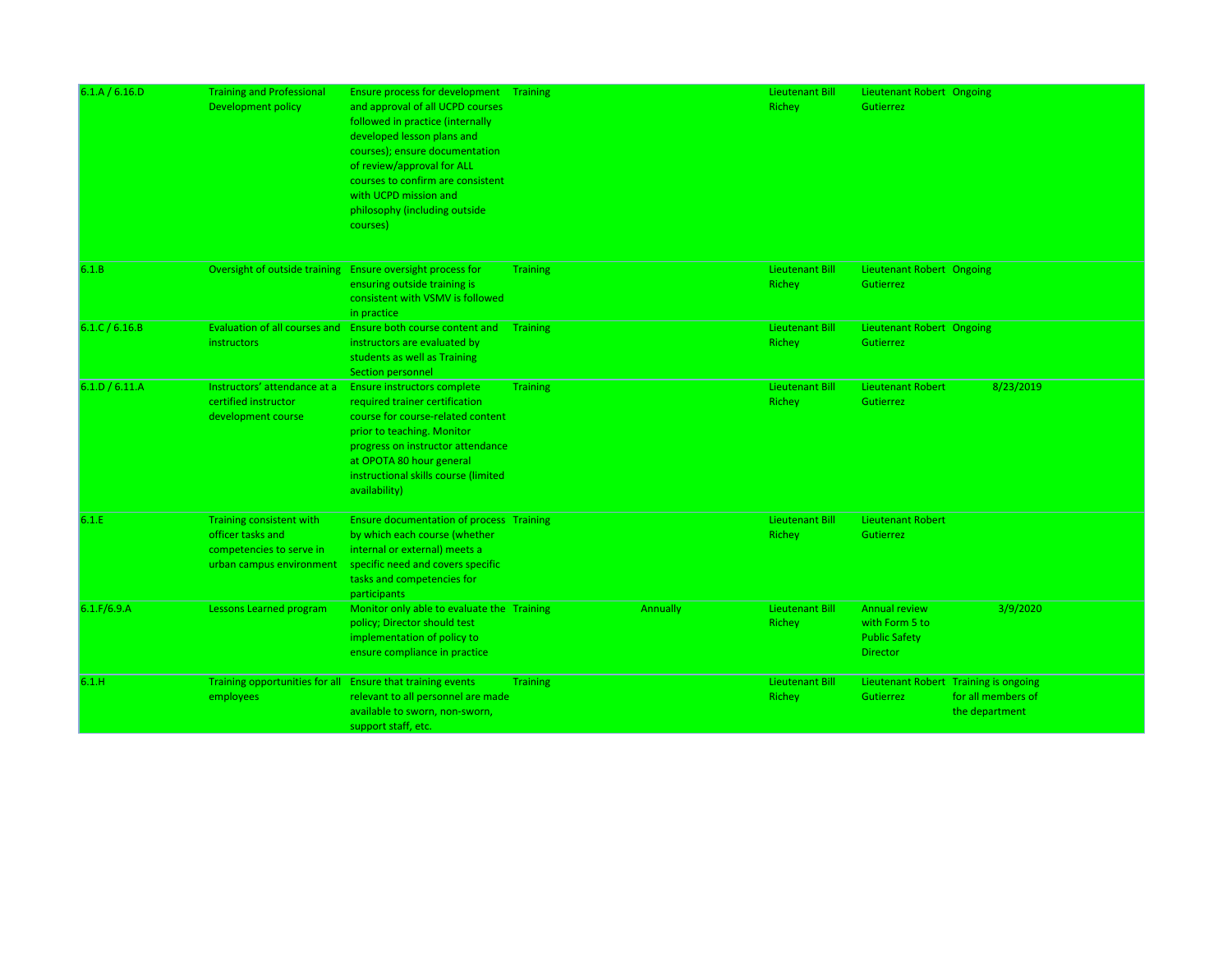| 6.3.A/6.4.A       | Orientation training for new Ensure orientation begins<br><i>officers</i>                                                                                                   | immediately after swearing in,<br>that e-learning is used where<br>appropriate, and that content<br>includes: UCPD VSMV, Clery Act,<br>campus-specific problems, Use of<br>Force policies and procedures, an<br>introduction to community<br>relations, and diversity training.<br><b>Monitor specifically</b><br>recommended including or<br>developing specific information to<br>more fully explain community<br>relations given unique campus<br>environment. | <b>Training</b>               |                 | Lieutenant Bill<br>Richey             | Lieutenant Robert As needed; last<br>Gutierrez                                                                                       | being in January<br>and August 2019 |
|-------------------|-----------------------------------------------------------------------------------------------------------------------------------------------------------------------------|-------------------------------------------------------------------------------------------------------------------------------------------------------------------------------------------------------------------------------------------------------------------------------------------------------------------------------------------------------------------------------------------------------------------------------------------------------------------|-------------------------------|-----------------|---------------------------------------|--------------------------------------------------------------------------------------------------------------------------------------|-------------------------------------|
| 6.6.A & B, 6.15.C | Formal needs assessment<br>and review of training on<br>development of an annual<br>training plan consistent with projected first formal needs<br>goals of needs assessment | Ensure conducted annually and<br>include the input of those<br>annual basis that leads to the required by policy; at end of<br>monitorship, the Training Section<br>assessment would be completed<br>in Spring 2019                                                                                                                                                                                                                                               | Lieutenant Bill Richey        | Annual          | <b>Lieutenant Tim</b><br><b>Barge</b> | Inspectionswill be Ongoing<br>completed in<br>October of every<br>calendar year. Will<br>fall under<br>Inspection 6.1.100            |                                     |
| 6.7.ACDEF         | <b>Annual Training Plan</b>                                                                                                                                                 | Review and modify annually;<br>Denote mandatory, elective, and<br>hours and timeframes required<br>for each; training content should<br>include: updates on<br>trends/innovations with focus on<br>university policing, updates on<br>Ohio criminal law, UOF and de-<br>escalation, community and<br>problem solving policing, and anti-<br>bias training. Consider extensions<br>of mandated courses as possible<br>electives.                                   | <b>Lieutenant Bill Richey</b> | Annual          | Lieutenant Tim<br><b>Barge</b>        | Inspections will be 2020 Training<br>completed in<br>October of every set<br>calendar year. Will<br>fall under<br>Inspection 6.1.100 | Calendar has been                   |
| 6.7.G             | Diversity and bias-free<br>policing training                                                                                                                                | <b>Suggests Director or Inspection</b><br>Unit conduct reviews of this and<br>all training requirements to<br>ensure compliance                                                                                                                                                                                                                                                                                                                                   | <b>Training</b>               | <b>Biennial</b> | <b>Lieutenant Bill</b><br>Richey      | <b>Lieutenant Robert</b><br>Gutierrez                                                                                                | 8/23/2019                           |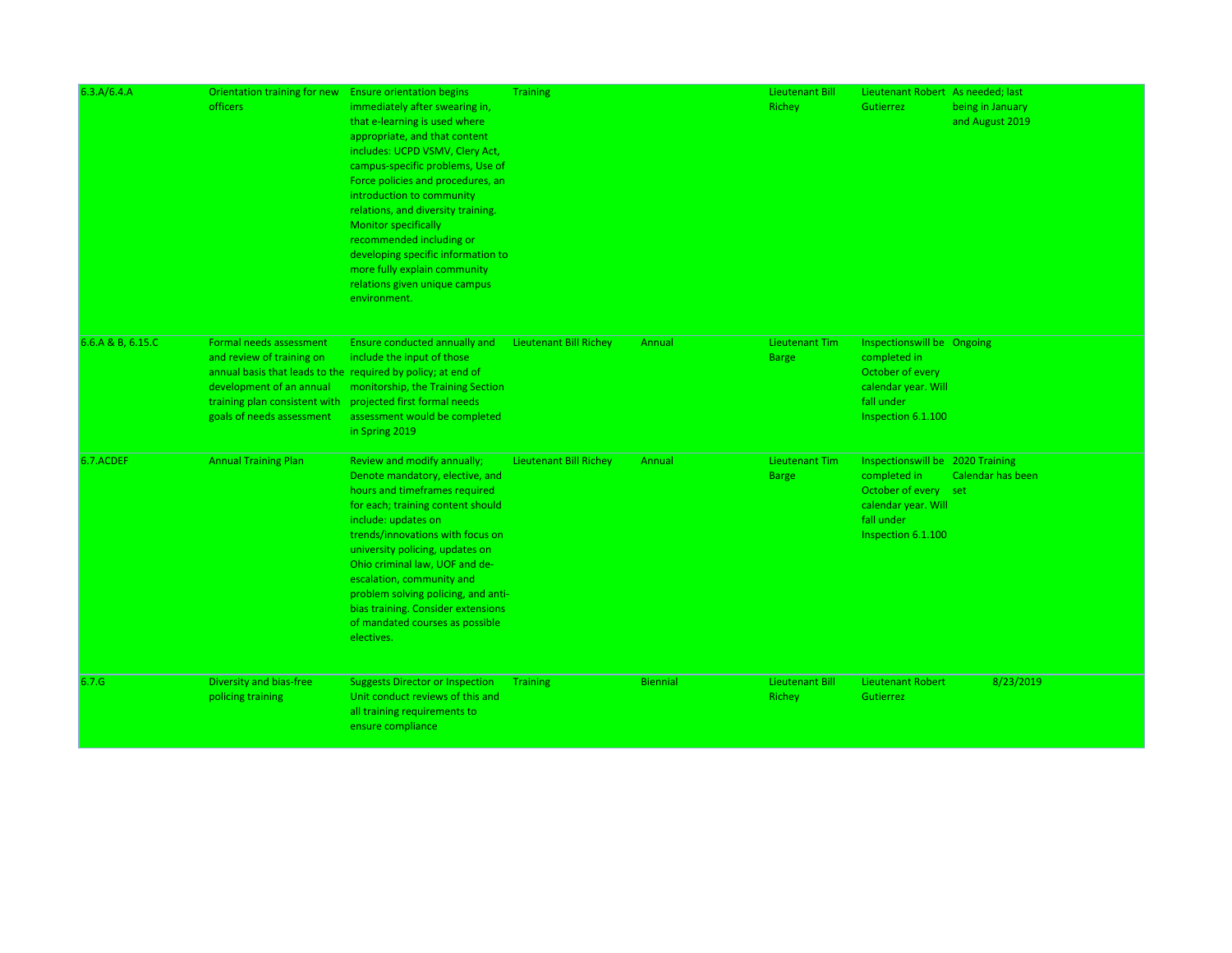| 6.7.H/6.16.A  | <b>Learning Management</b><br>System                                                   | Test for implementation of this<br>part of Training Policy; LMS<br>should track all training records<br>for all personnel, house all<br>student evaluations of courses &<br>trainers, and allow for automated<br>employee training requests and<br>approvals (once adopted by<br>UCPD) | <b>Lieutenant Bill Richey</b> | Lieutenant Bill<br>Richey        | Inspections will be The Automated<br>completed in<br>October of every implemented<br>calendar year. Will<br>fall under<br>Inspection 6.1.100 | traininghas been |
|---------------|----------------------------------------------------------------------------------------|----------------------------------------------------------------------------------------------------------------------------------------------------------------------------------------------------------------------------------------------------------------------------------------|-------------------------------|----------------------------------|----------------------------------------------------------------------------------------------------------------------------------------------|------------------|
| 6.12.A        | <b>UCPD-taught courses must</b><br>have lessons plans                                  | Test for implementation of this<br>part of Training Policy; lesson<br>plans should be available for all<br><b>UCPD-taught courses and include</b><br>specific performance objectives<br>and learning activities                                                                        | <b>Training</b>               | <b>Lieutenant Bill</b><br>Richey | Lieutenant Robert Ongoing<br>Gutierrez                                                                                                       |                  |
| 6.12.B        | Base training approach on<br>critical thinking.                                        | Test for implementation of this<br>the tenets of adult education, part of Training Policy; ensure<br>promoting decision-making & Training Section continuing to<br>incorporate these factors into<br>current training and evaluating<br>potential trainings for same                   | <b>Training</b>               | Lieutenant Bill<br>Richey        | Lieutenant Robert Ongoing<br>Gutierrez                                                                                                       |                  |
| 6.12.D        | Require curriculum review<br>before class is taught                                    | Test for implementation of this<br>part of Training Policy; ensure<br><b>Training Section reviews</b><br>curriculum prior to being taught<br>by UCPD instructors, regardless of<br>who developed the curriculum<br>(Forms 100A&B for external,<br>Forms 100C&D for internal)           | <b>Training</b>               | Lieutenant Bill<br>Richey        | Lieutenant Robert Ongoing<br>Gutierrez                                                                                                       |                  |
| 6.12.E/6.18.A | Selection, observation, and<br>evaluation of instructors by<br><b>Training Section</b> | Test for implementation of this<br>part of Training policy in terms of<br>selection process being followed<br>and documented, as well as<br>observations and formal<br>evaluations of instructors by<br><b>Training Section personnel</b>                                              | <b>Training</b>               | <b>Lieutenant Bill</b><br>Richey | Lieutenant Robert Ongoing<br>Gutierrez                                                                                                       |                  |
| 6.13.A        | Content of use of force<br>training                                                    | <b>Ensure focus on positive</b><br>community relations & unique<br>campus life issues incorporated<br>into UOF training                                                                                                                                                                | <b>Training</b>               | Lieutenant Bill<br>Richey        | <b>Lieutenant Robert Ongoing</b><br>Gutierrez                                                                                                |                  |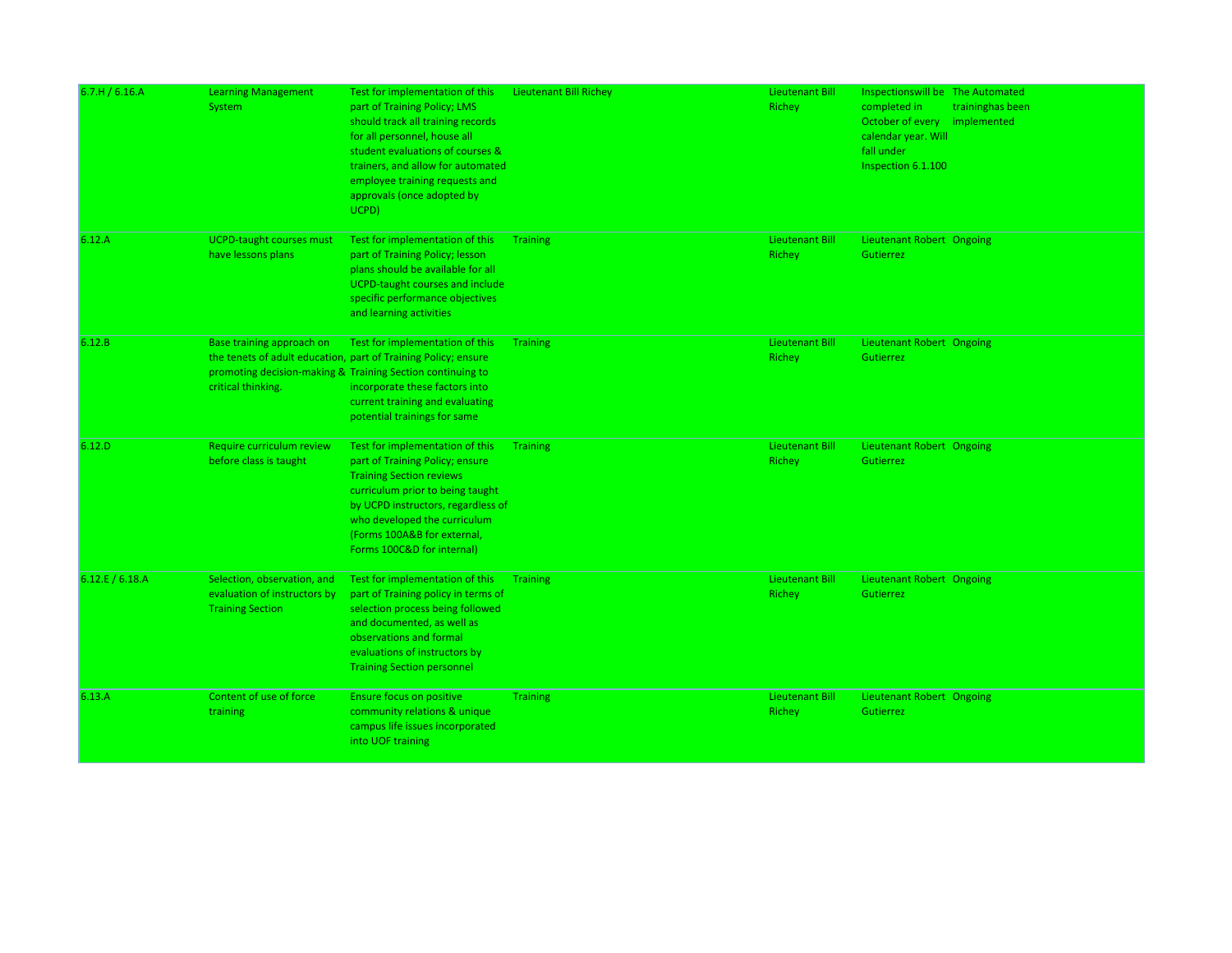| 6.14.A / 6.15.D                | Review and approval of all<br>outside vendor training prior<br>such program                   | Test for implementation of this<br>part of Training policy; training<br>to authorizing attendance at requests should demonstrate<br>review of course descriptions and<br>approval by Training Section (best<br>practice agency and Chief's<br>exemption exceptions for review<br>after attendance are noted in<br>policy) | <b>Training</b>                                        |                       | Lieutenant Bill<br>Richey             | Lieutenant Robert Ongoing<br>Gutierrez                                                        |
|--------------------------------|-----------------------------------------------------------------------------------------------|---------------------------------------------------------------------------------------------------------------------------------------------------------------------------------------------------------------------------------------------------------------------------------------------------------------------------|--------------------------------------------------------|-----------------------|---------------------------------------|-----------------------------------------------------------------------------------------------|
| 6.16.C                         |                                                                                               | <b>Ensure Training Section continues Training</b><br>regular assessments of course<br>content and training delivery<br>through student evaluations, TS<br>observations and evaluations                                                                                                                                    |                                                        |                       | Lieutenant Bill<br>Richey             | Lieutenant Robert Ongoing<br>Gutierrez                                                        |
| 6.21.A                         | <b>Collaboration with CPD and</b><br>other best practice agencies<br>on training issues       | <b>Test for continued</b><br>implementation of this<br>recommendation in terms of<br>collaborating with other agencies<br>in the area for training events                                                                                                                                                                 | <b>Training</b>                                        |                       | <b>Lieutenant Bill</b><br>Richey      | Lieutenant Robert Ongoing<br>Gutierrez                                                        |
| 7.2.A/7.4.A/12.8.A/<br>12.12.D | <b>Performance Evaluations &amp;</b><br><b>Early Intervention System</b>                      | <b>Ensure Guardian tracking use for</b><br>regular tracking of positive and<br>negative aspects of employee<br>performance; Ensure all<br>employees receive annual<br>performance evals; Ensure<br><b>Guardian Tracking accurately</b><br>reflects EIS entries, supervisory<br>notifications and resolutions              | <b>Business Affairs Director &amp; Annual</b><br>Chief |                       | <b>Lieutenant Tim</b><br><b>Barge</b> | Completed in June<br>2019.                                                                    |
| 7.3.B                          | <b>Field Supervision</b>                                                                      | Ensure new sergeants complete<br>orientation training and are<br>providing adequate field<br>supervision                                                                                                                                                                                                                  | <b>Training</b>                                        | When promotions occur | Gutierrez                             | Lieutenant Robert Lieutenant Robert As needed<br>Gutierrez                                    |
| 7.5.ABC                        | <b>Complaint Initiation,</b><br>Investigation, and<br>Adjudication<br><b>Policy/Processes</b> | Ensure complaint intake forms<br>thoroughly completed,<br>investigations suitably completed<br>and closed in a timely manner;<br>and in cases of sustained<br>allegations, adjudicated<br>consistent with Disciplinary<br><b>Matrix</b>                                                                                   | Inspections                                            |                       | Lieutenant Tim<br><b>Barge</b>        | Inspections will be Ongoing<br>completed in<br>January and July<br>of every calendar<br>year. |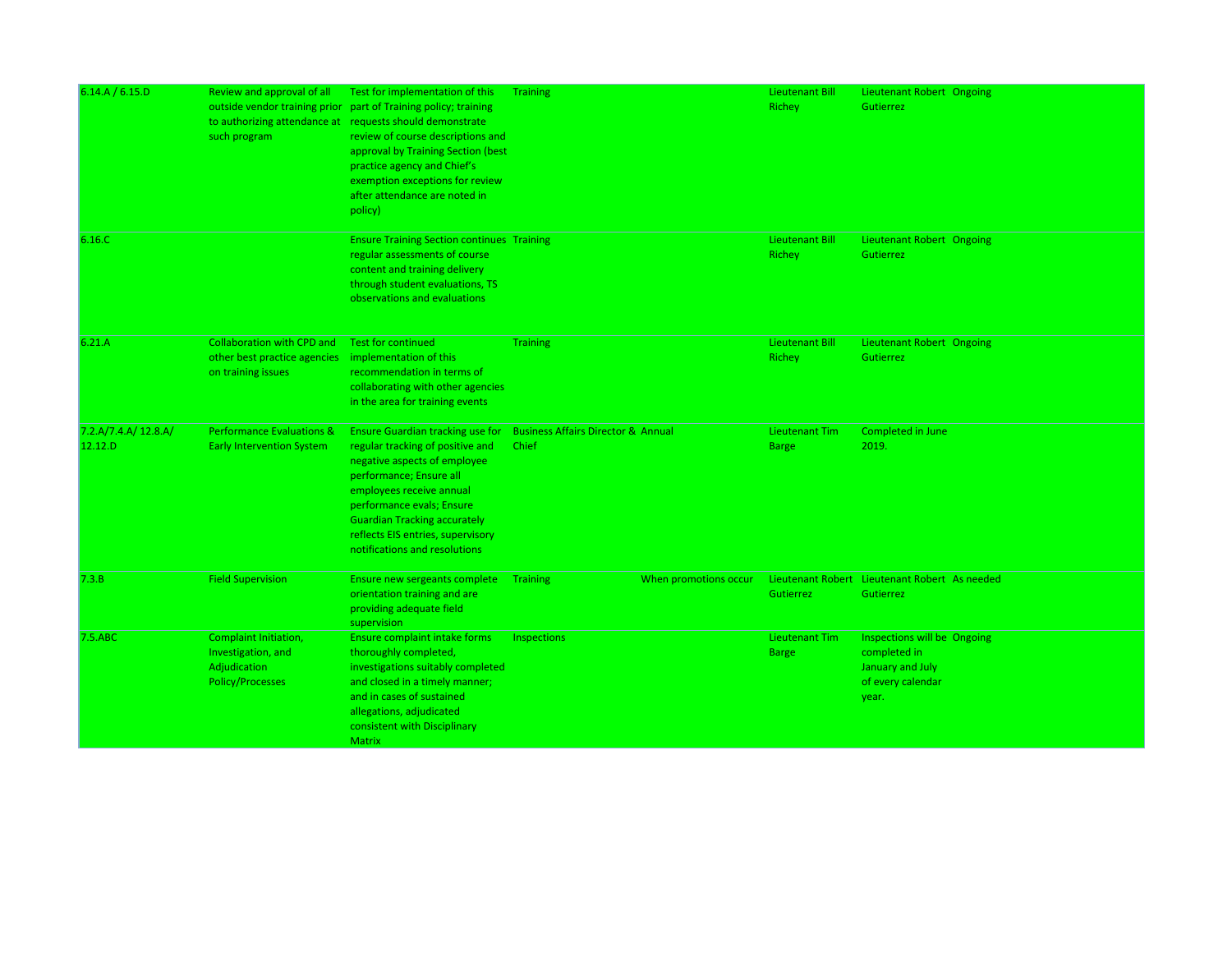| 7.6.A/7.9.A/ 12.9.A | Complaint log/database                                                                                          | Ensure log regularly updated to<br>reflect new complaints, case<br>status, documentation of<br>corrective action/ remedial<br>training; Ensure information from<br>log (regardless of disposition) is<br>entered in Guardian & regularly<br>reviewed by command staff                                                 | Chief           |           | Lieutenant Tim<br><b>Barge</b>        | Inspections will be Ongoing<br>completed in<br>January and July<br>of every calendar<br>year.                            |                                                                             |
|---------------------|-----------------------------------------------------------------------------------------------------------------|-----------------------------------------------------------------------------------------------------------------------------------------------------------------------------------------------------------------------------------------------------------------------------------------------------------------------|-----------------|-----------|---------------------------------------|--------------------------------------------------------------------------------------------------------------------------|-----------------------------------------------------------------------------|
| 7.7.A               | <b>Complaint brochures</b><br>available in hard copy and<br>electronically                                      | <b>Ensure continued compliance</b><br>with availability of complaint<br>process brochures in police<br>station lobby, patrol vehicles, and<br>on website as required per policy                                                                                                                                       | Chief           | Quarterly | <b>Lieutenant Tim</b><br><b>Barge</b> | Inspections will be Ongoing<br>completed in<br>January and July<br>of every calendar<br>year under<br>Inspection 4.2.100 |                                                                             |
| 7.8.A               | <b>External oversight of</b><br>complaints                                                                      | Ensure continued external civilian Director & Chief<br>review of complaints by CCC<br>occurs as required per policy                                                                                                                                                                                                   |                 | Quarterly |                                       |                                                                                                                          | <b>Quarterly meetings</b><br>with the<br>Community<br>Compliance<br>Counsel |
| 9.5.A&B             | Detailed report of mental<br>health related calls in ARMS<br>and annual audit of mental<br>health related calls | Past issues with systematic<br>extraction of mental health<br>related calls in ARMS; was<br>supposed to have been resolved<br>by 2018 ARMS update and<br>addition of mental health check<br>box. Annual audit of previous<br>year's mental health related calls<br>due each February according to<br>inspection plan. | Chief           | Annual    |                                       | <b>Crime Analyst</b>                                                                                                     | Completed<br>annually in<br>February of each<br>year                        |
| 10.1.C              | <b>Required annual CEW</b><br>training, including scenarios<br>where their use is and is not<br>appropriate     | <b>Suggests Director or Inspection</b><br>Unit conduct reviews of this and<br>all training requirements to<br>ensure compliance                                                                                                                                                                                       | <b>Training</b> | Annual    | <b>Lieutenant Bill</b><br>Richey      | Lieutenant Robert During 2019 in-<br>Gutierrez                                                                           | service training                                                            |
| 10.4.A              | <b>Required annual baton</b><br>training                                                                        | <b>Suggests Director or Inspection</b><br>Unit conduct reviews of this and<br>all training requirements to<br>ensure compliance                                                                                                                                                                                       | <b>Training</b> | Annual    | <b>Lieutenant Bill</b><br>Richey      | <b>HCSO will train</b><br>group of UCPD<br>officers to instruct December 2019<br>for in house<br>training                | Training will be<br>completed by                                            |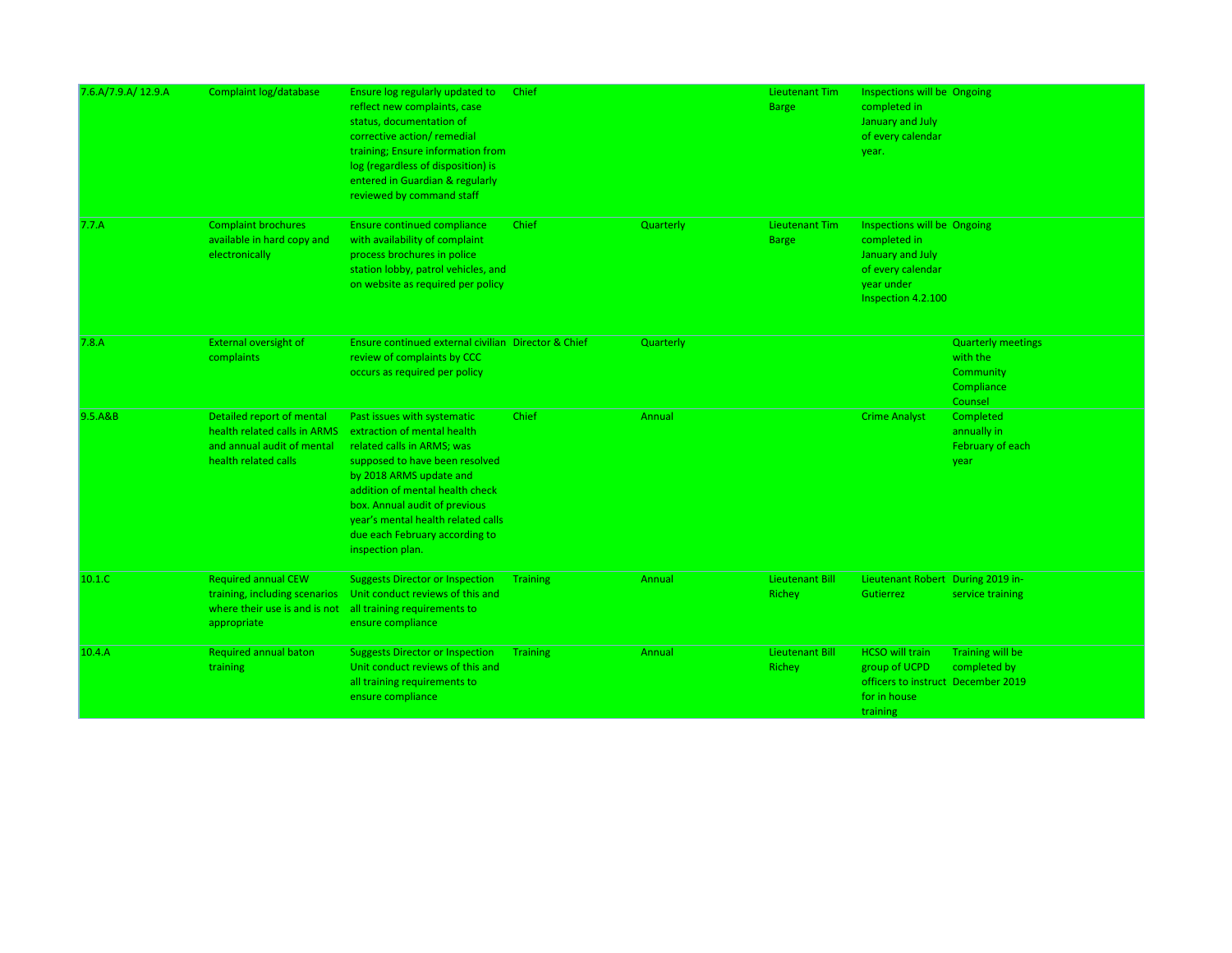|                  | 0 In Car Video Recording<br>System and Body Worn<br>Camera use                                                                        | Ensure ICVRS and BWC used by<br>officers in accordance with policy<br>and footage reviewed as required<br>by policy (scheduled monthly on<br>Inspections plan). Specifically<br>(11.3.A) should ensure videos<br>automatically categorized by CAD<br>or appropriately categorized by<br>UCPD supervisors as needed (CAD<br>integration for ICVRS was waiting<br>on upgrades for MDCs) | Inspections                | <b>Monthly</b>         | Lieutenant Tim<br><b>Barge</b>  | <b>Monthly</b><br>Inspection                                                          | <b>Ongoing</b>                                          |
|------------------|---------------------------------------------------------------------------------------------------------------------------------------|---------------------------------------------------------------------------------------------------------------------------------------------------------------------------------------------------------------------------------------------------------------------------------------------------------------------------------------------------------------------------------------|----------------------------|------------------------|---------------------------------|---------------------------------------------------------------------------------------|---------------------------------------------------------|
| 11.1.C           | Regular update / revision of<br>BWC policy based on lessons and/or Lessons Learned<br><b>learned</b>                                  | Ensure ODC, Inspections LT,<br>Committee provide input on<br>updates to the BWC policy as<br>needed based on internal and<br>external lessons learned                                                                                                                                                                                                                                 | ODC                        | Annually               | Lieuntenant Tim<br><b>Barge</b> | Completed on<br><b>June 2019</b>                                                      | <b>Ongoing</b>                                          |
| 11.7.A           | Implement 9-1-1 system that Monitor progress of IT NEXT:<br>provides the actual geo<br>location of the call                           | <b>Network &amp; Telephone Refresh</b><br>Project, in particular Phase 3 the<br><b>Telephone System Replacement</b><br>(tentatively scheduled for Q2<br>2019                                                                                                                                                                                                                          | <b>Comm Center Manager</b> | <b>Project Ongoing</b> |                                 |                                                                                       | <b>Waiting on UCIT</b><br><b>Project to</b><br>complete |
| 12.4.A           | <b>Identify standardized</b><br>a variety of formats that will<br>assist UCPD in analyzing<br>crime, staffing and<br>performance data | Ensure continued crime data<br>reporting from ARMS data in analysis and information sharing<br>at Crime Reduction Meetings.<br>Work with crime analyst to<br>develop similar products and<br>visual tools in areas such as<br>staffing and performance data.                                                                                                                          | <b>Crime Analyst</b>       | <b>Bi-monthly</b>      | <b>Crime Analyst</b>            | <b>Public Safety</b><br>Portal and Bi-<br>weekly Crime<br>Reduction<br><b>Meeting</b> | <b>Ongoing</b>                                          |
| 12.6.A / 12.11.A | <b>Development of Dashboard</b><br>bi-weekly crime reduction<br>meetings                                                              | Monitor progress on development Crime Analyst<br>and incorporate analyses into of dashboard in order to analyze<br>crime, individual officer activity,<br>staffing levels and ensure<br>analytical products shared with<br>neighboring partners to<br>proactively and collaboratively<br>reduce crime                                                                                 |                            | <b>Bi-monthly</b>      | <b>Crime Analyst</b>            | <b>Public Safety</b><br>Portal and Bi-<br>weekly Crime<br>Reduction<br><b>Meeting</b> | <b>Ongoing</b>                                          |